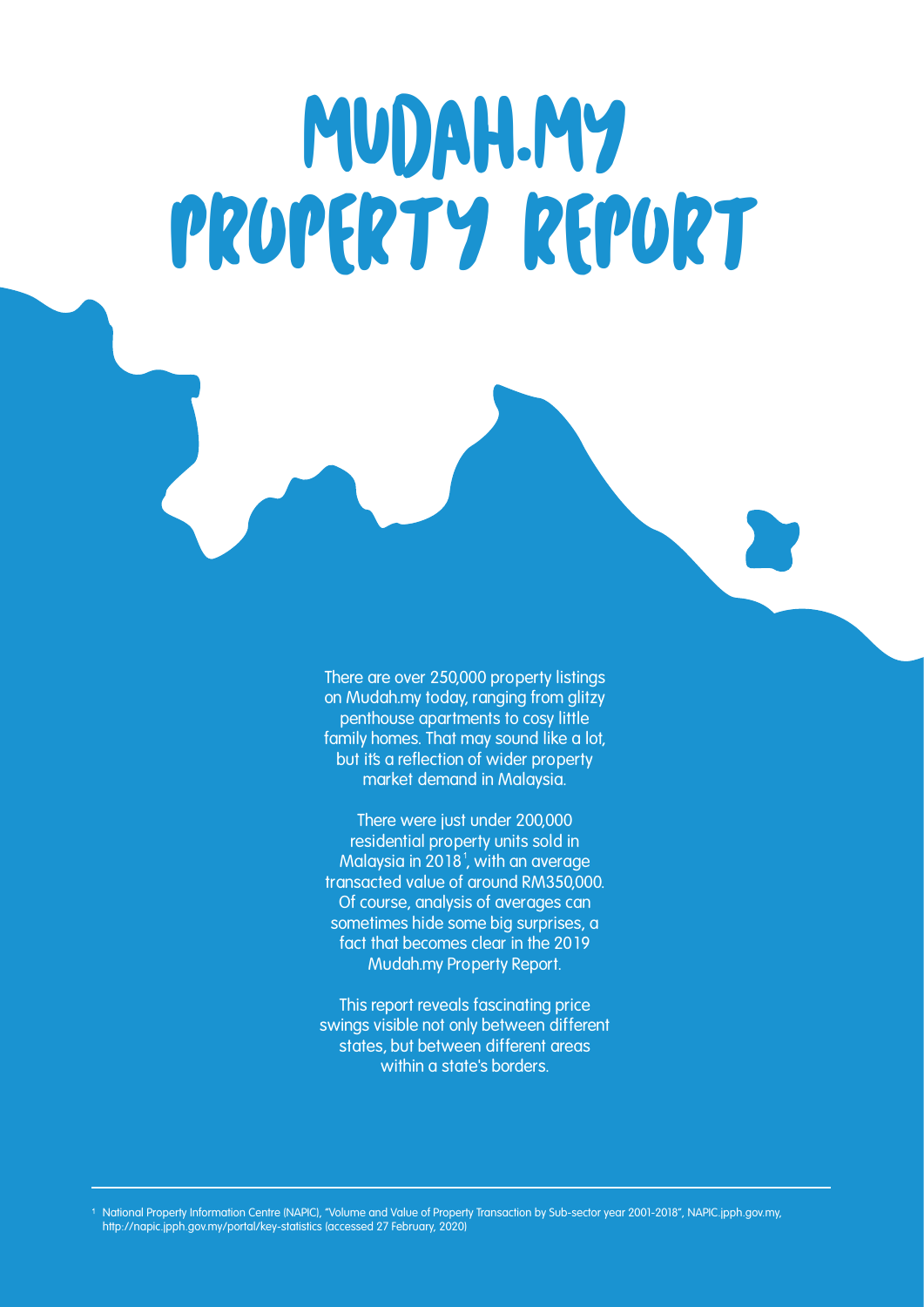### **METHODOLOGY**

**Mudah.my analysed more than 250,000 listings across the four states of Kuala Lumpur, Penang, Johor, and Perak. All data relates to properties listed on Mudah.my from January-October 2019. The analysis of this data provides a comparison of relative prices for two categories of properties:** 

**apartments and landed properties. Average prices for a property category are calculated based on the average price per square foot of property within target areas for each of the given states, and multiplied against a base size of 900 square feet for apartments and 1,500 square feet for landed property. Where insufficient data is available for a given property type in a target area, that analysis has been excluded from this report. All data included in this report is complied from Mudah.my's analysis of internal listings unless otherwise cited.**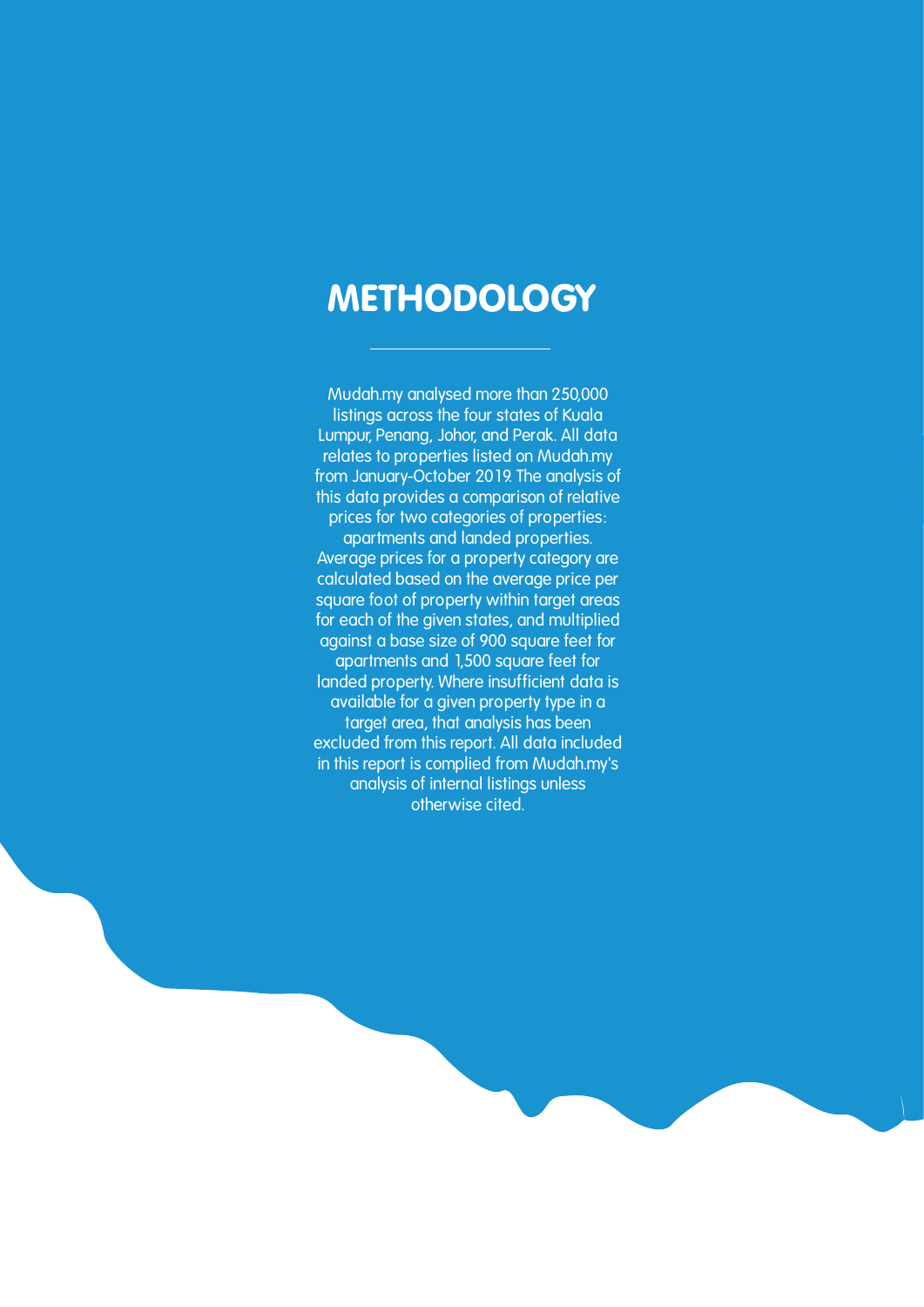## Property Prices in Capital Kuala Lumpur

**Average Price of Sale in KL**



**As the nation's capital city, it's no wonder why the dazzling lights and downtown delights of the Golden Triangle fetch a high price. Vast malls and towering apartment blocks are supported by equally towering prices. Bukit Bintang, KLCC, and the Golden Triangle area are home to the most expensive apartments in Kuala Lumpur, with a 900sqft property setting you back an average RM715,950. That's more than 50% higher than Kuala Lumpur territory's average price.**

**Bangsar comes in second at RM579,186 for a**  900sqft apartment – though that's still **approximately 20% lower than the Golden Triangle area. Mont Kiara comes third within this category, after Bangsar and Kuala Lumpur's city centre.**

 $\langle 1 \rangle$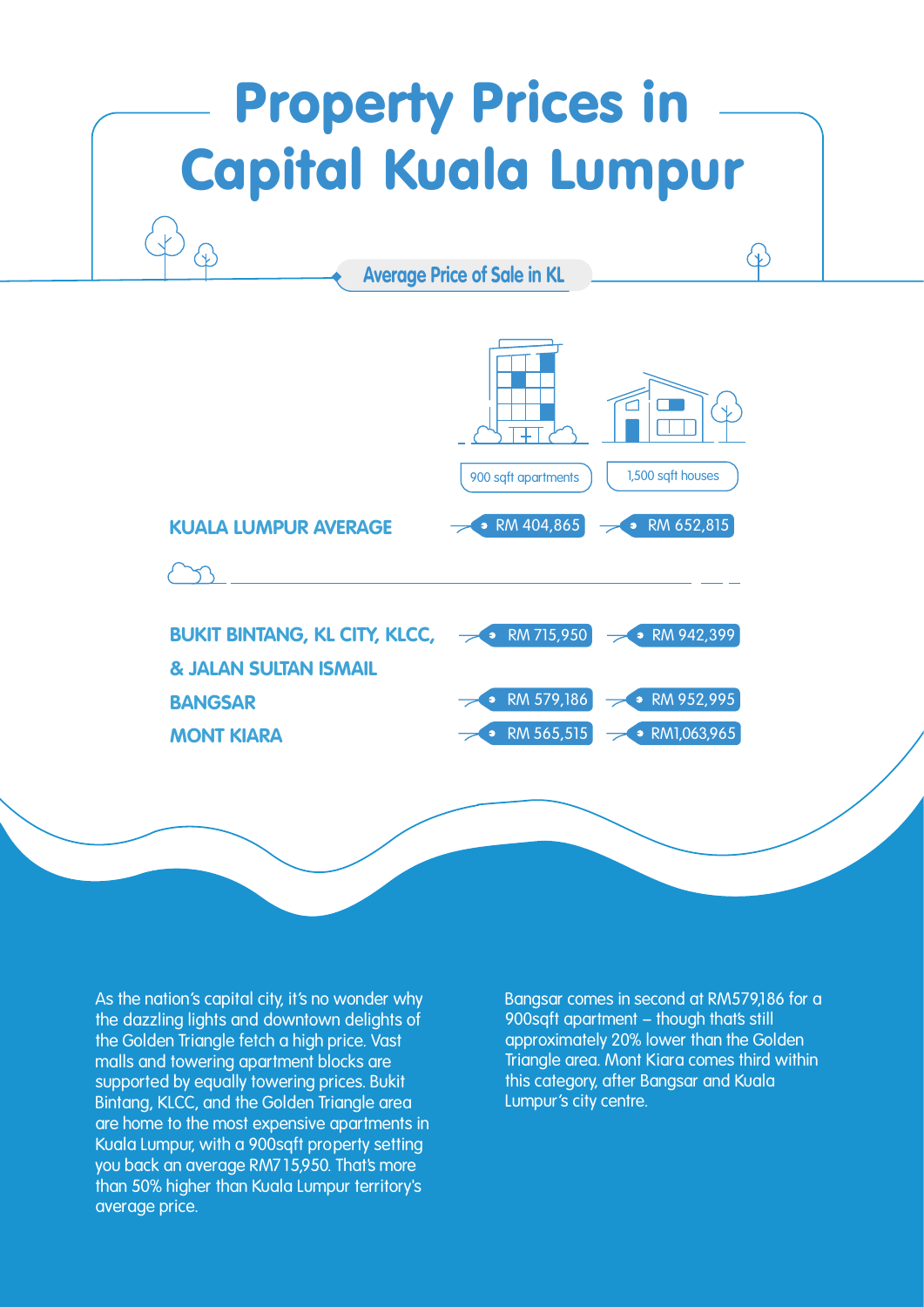

**Mont Kiara, one of KL's popular neighbourhoods for affluent suburban living, is a hot spot for expats thanks to its stellar**  reputation for education.<sup>2</sup> Average house **prices for a 1,500sqft landed property come in over RM1 million, making it the most expensive area analysed in Kuala Lumpur for this property size listed on Mudah.my in 2019.** 

**The popular area of Bangsar is home to the second-highest average prices for landed property, coming in at RM952,995 for a 1,500sqft house. That figure is almost 50% higher than the Kuala Lumpur average of RM652,815 for landed properties of this size.** **The area's location at the midpoint between Selangor and KL means connectivity has a clear impact on property prices. An enviable reputation for vibrant nightlife and convenient connectivity also influences apartment prices.**

**With the dazzling lights and vibrant inner-city life on offer, Kuala Lumpur's Golden Triangle area comes third in average prices for landed property, at RM942,399 for a 1,500sqft house.** 

**Kepong comes in fourth highest, at RM664,215 for average price of listings for 1,500sqft property on Mudah.my in 2019. That means Kepong joins Mont Kiara, Bangsar, and KLCC above the average price for landed properties across the Kuala Lumpur territory in 2019.**

<sup>2</sup> Chan, Jacqui E, The Edge Markets, "Mont Kiara: Still pulling in the expats", theedgemarkets.com https://www.theedgemarkets.com/article/montkiara-still-pulling-expats (accessed March 16, 2020)

<sup>3</sup> Kaur, Sharen, New Straits Times, "Bangsar, country's desirable address", NST.com.my. https://www.nst.com.my/news/2017/01/203726/bangsar-countrys-desirable-address (accessed March 4, 2020)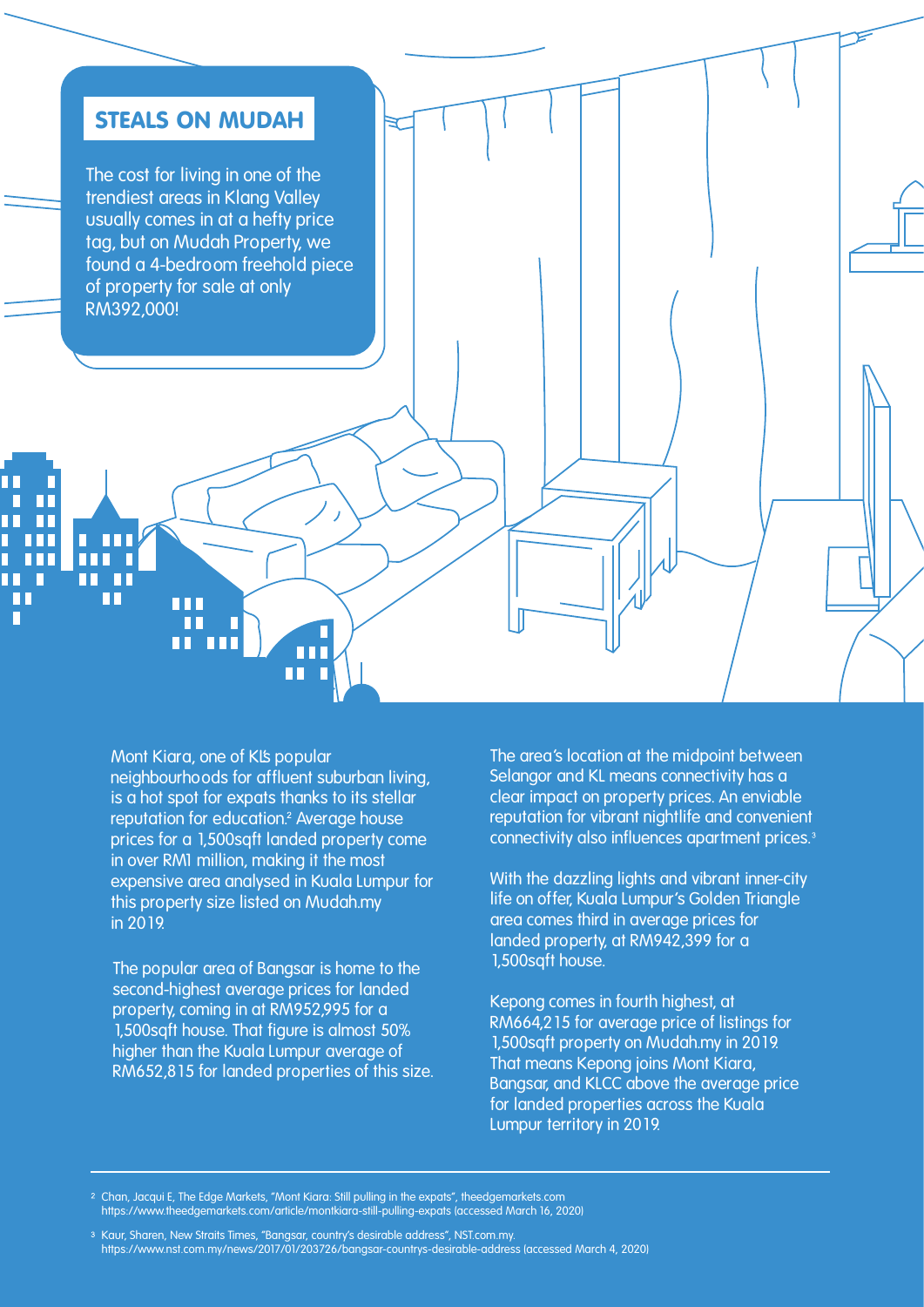## Kuchai Lama, Pandan Indah and Old Klang Road



**An attractive residential location is just as much about where you want to be, as where you want to go. That is another factor influencing prices in matured neighbourhoods such as Kuchai Lama, as well as properties around Pandan Indah and Old Klang Road, developed over 40 years ago with offerings of link houses, bungalows, condominiums, shophouses and commercial centres.** 

**The average price for listings in Kuchai Lama was RM643,935 in 2019 for a 1,500sqft house. In Old Klang Road it was RM614,480, and Pandan Indah RM617,775.**

**Kuchai Lama, Pandan Indah and Old Klang Road all come just below the average prices for landed property in Kuala Lumpur.** 

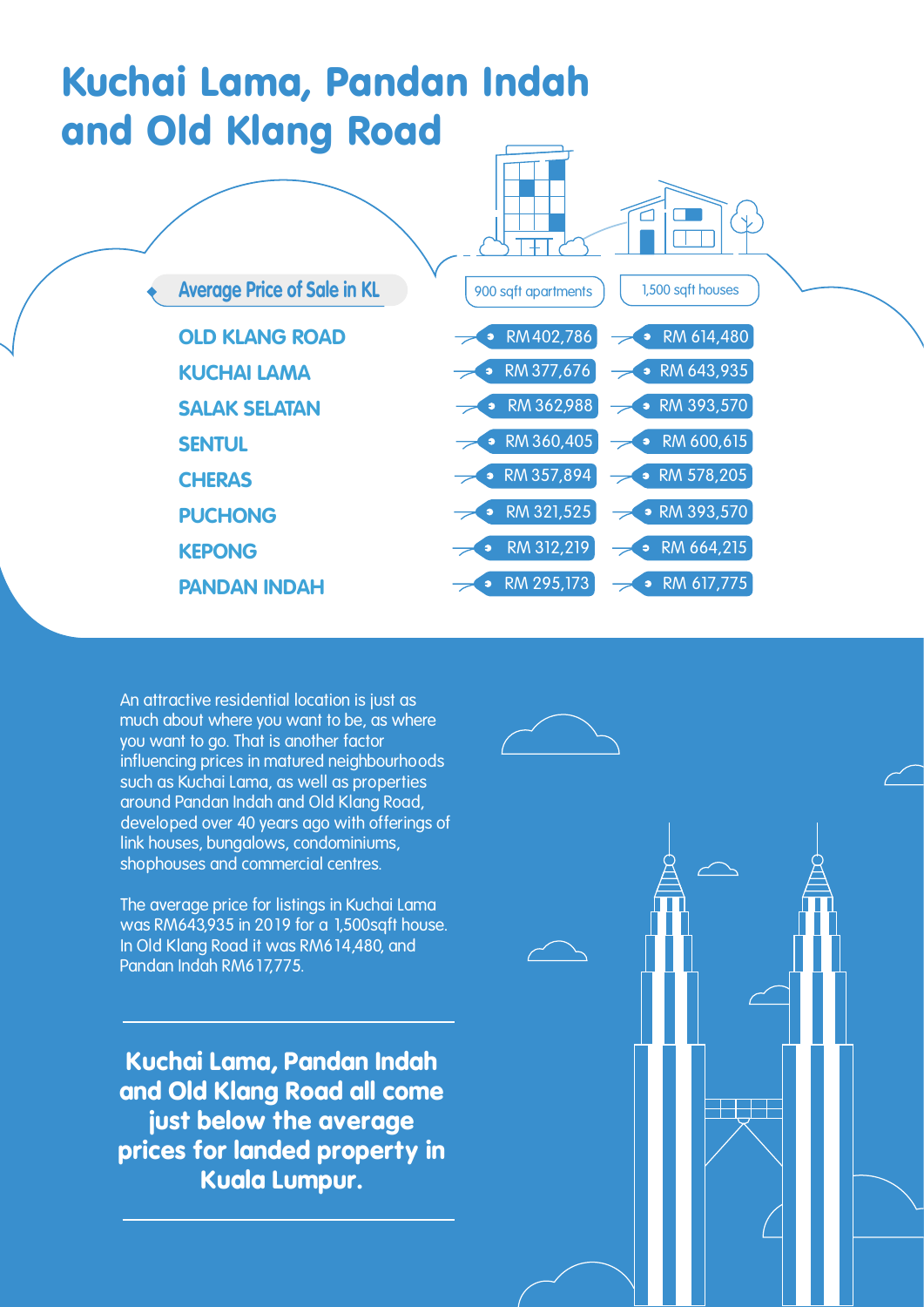## Attractive development in Sentul

**New development is also the name of the game in Sentul, with this freshly popular area enjoying the delights of high investment and substantial urban renewal over the last few decades.** 

**Sentul's average price for landed properties comes in slightly lower than the Kuala Lumpur territory average. A 1,500sqft house in Sentul is priced at RM600,615, compared to the territory's average of RM652,815. Apartments in this area fetched an average price of RM360,405 for a 900sqft unit, just below the Kuala Lumpur territory average.**

Kaur, Sharen, New Straits Times, "Sentul — where the action is", NST.com.my. https://www.nst.com.my/property/2018/08/406436 /sentul-%E2%80%94-where-action (accessed March 4, 2020)

#### STEALS ON MUDAH

**Bright lights in big cities doesn't mean it's only reserved for the rich & famous. On Mudah.my, we spotted a 1,360 square foot freehold landed property for sale around Kuala Lumpur's city area area at RM313,000! Who knew the secondhand market could offer such awesome deals!**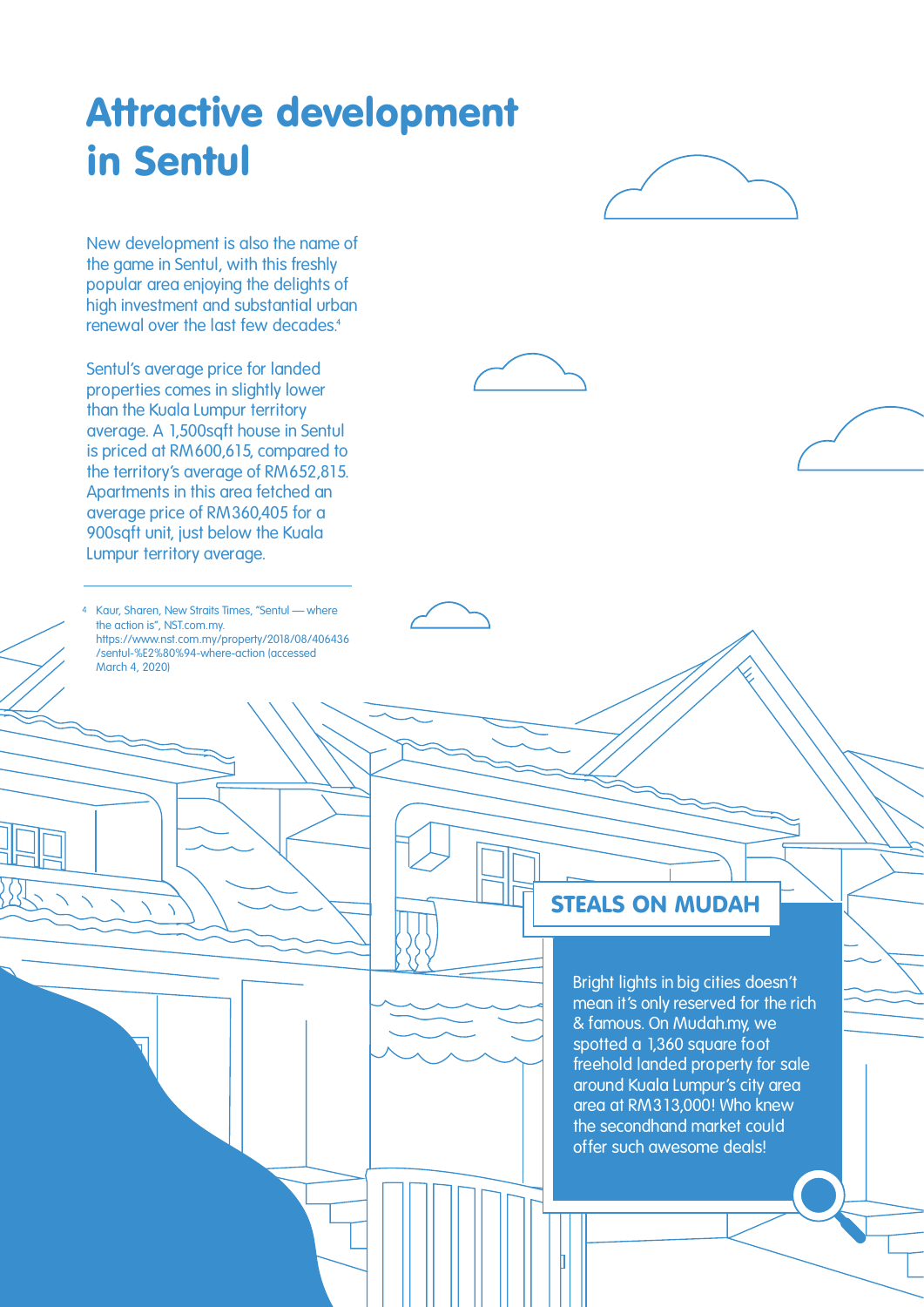# Cheras, Puchong, and Salak Selatan

**There is also something wonderfully rewarding about stability, and that's what you get in a neighbourhood like Cheras.**

**While some new developments are coming through the pipeline, this largely mature neighbourhood enjoys steady popularity, creating an area with reliably affordable house prices. Just try not to schedule a house viewing at rush hour, you'll never get out of the traffic alive.** 

**Cheras is home to some of the lowest prices for a 1,500sqft landed property, coming in at RM578,205, 11.4% lower than the Kuala Lumpur territory average. This average price represents a significantly lower cost than the most expensive KL area of Mont Kiara, with Cheras showing almost half the average price for listings of a similar sized landed property.**

**Puchong and Salak Selatan represent the most affordable neighbourhoods for landed properties listed on Mudah.my in 2019. Analysis reveals that the average price for a 1,500sqft landed property in Puchong was RM393,570, a price which is also reflected for landed properties in Salak Selatan. This average price shows that Kuala Lumpur's cheapest area for landed properties is roughly one-third that of the most expensive area of Mont Kiara.**

**There's always a balance between affordability and connectivity in a metropolis like Kuala Lumpur. The average price for a 900sqft apartment in Salak Selatan was RM362,988, roughly 10% lower than the average price for apartments across the territory.** 

**Cheras came in at a lower average of RM357,894 for a 900sqft apartment unit, with Puchong following closely. Puchong clinched the spot as the location with the third-lowest apartment prices for of any area analysed in Kuala Lumpur, at RM321,525.**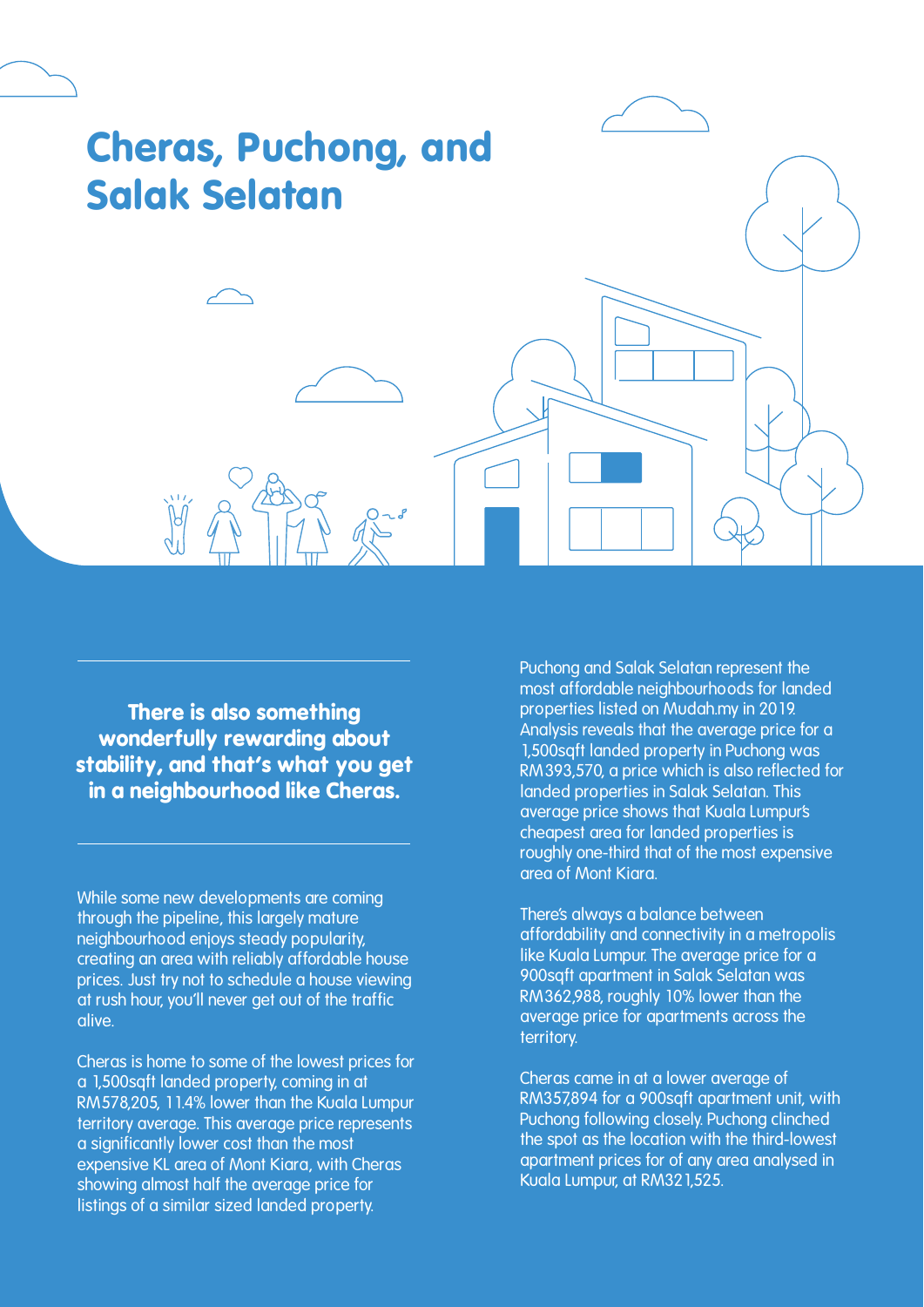## The Price of an Island Life on Penang

**Penang's popularity has caused some notable strains on the housing market, particularly when it comes to the question of affordability.**  A recent report<sup>5</sup> revealed that in 2016, a **majority of new properties launched in Penang were priced between RM500,000 and RM1 million, with not a single new property launched below the price of RM250,000.** 

**According to the National Property Information Centre (NAPIC), there were 12,551 residential**  property transactions<sup>6</sup> in Penang in 2018, a **3.8% rise on 2017.** 



<sup>5</sup> National Property Information Centre (NAPIC), "Volume and Value of Property Transaction by Sub-sector year 2001-2018", NAPIC.jpph.gov.my, http://napic.jpph.gov.my/portal/key-statistics (accessed 27 February, 2020)

<sup>6</sup> National Property Information Centre (NAPIC), 2018 Property Market Report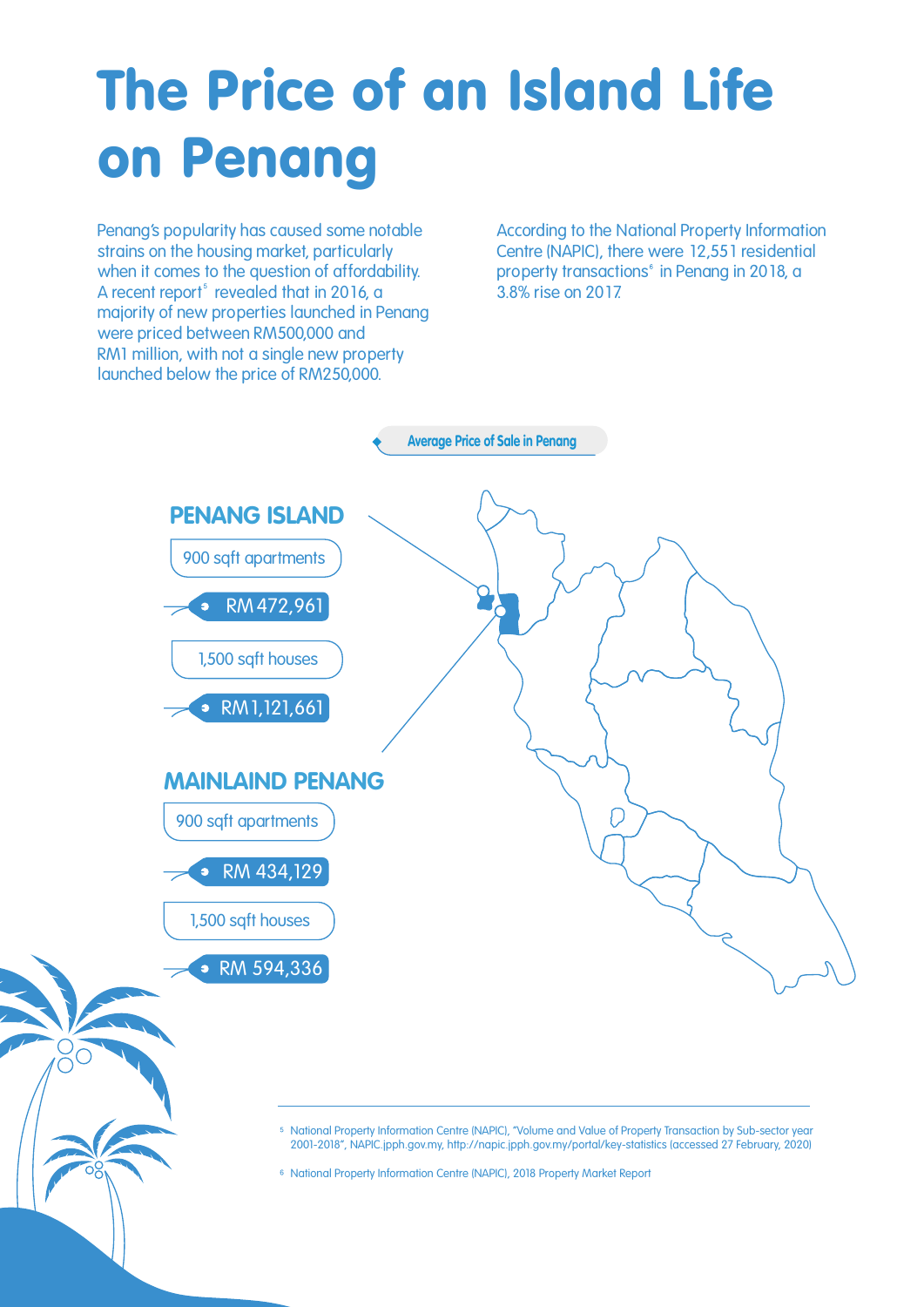

**The average price of landed properties listed on Mudah.my on Penang island and its mainland reveals notable differences.**

**The average price for a 1,500sqft landed property on Penang Island is almost triple the price of those on the mainland. With Penang Island's enviable reputation for food and lifestyle, it's easy to see what makes it a popular place to purchase property for local and foreign investors alike.** 



**hidden gems! Mudah.my listings have included a four- bedroom, four-bathroom freehold landed property in George Town for just RM300,000!**

<sup>&</sup>lt;sup>7</sup> MM2H, "Exaimining The Penang Property Scene", MM2h.com. https://www.mm2h.com/examining-the-penang-property-sce ne/ (accessed March 4, 2020)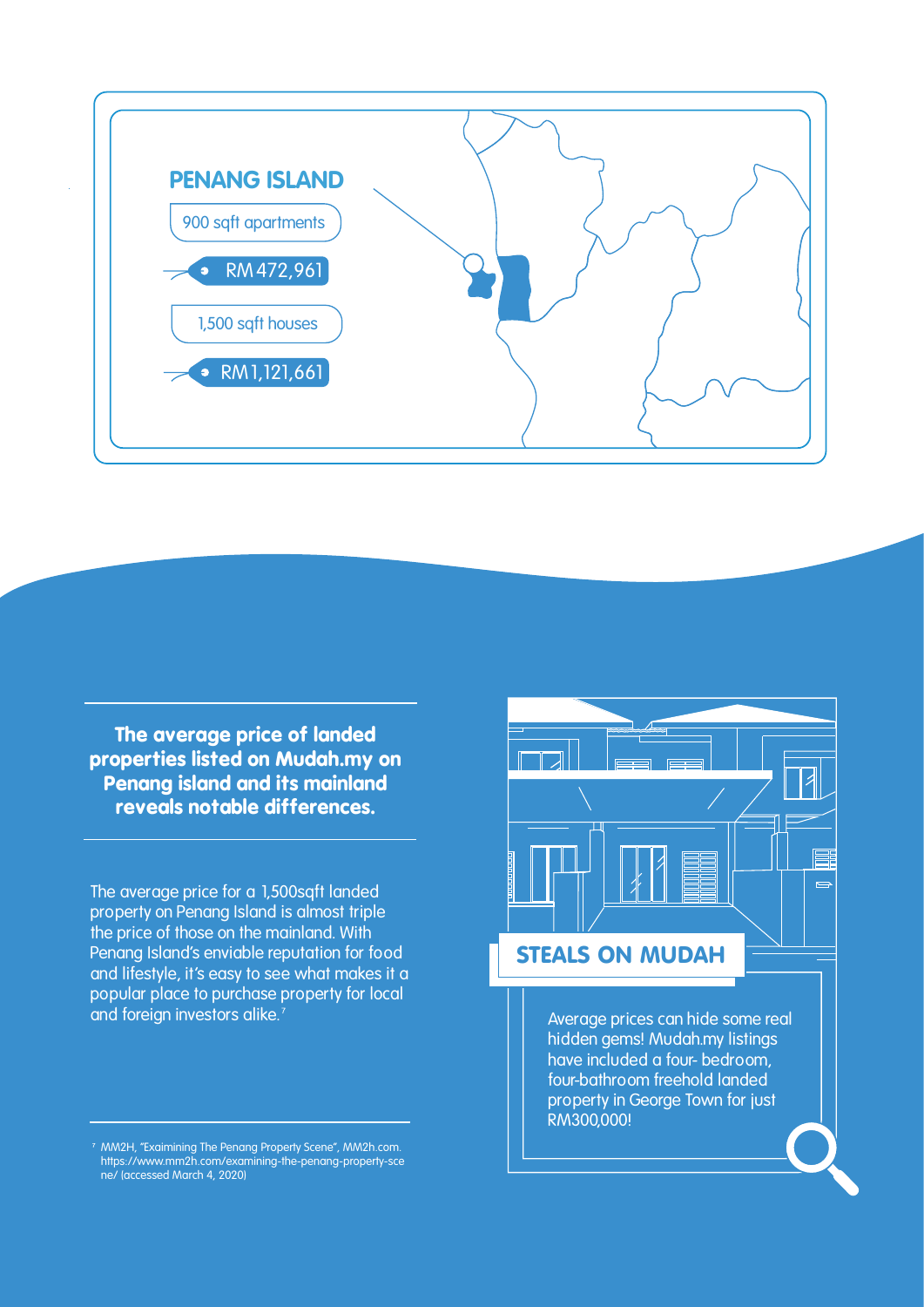

**If you're looking to stay in premier neighbourhood with equally attractive connectivity, then it's clear Pulau Tikus is a popular choice.**

**Pulau Tikus is an affluent area of Penang Island that represents the most expensive neighbourhood for a 1,500sqft landed property. The average price on Mudah.my in 2019 for a house of this size in Pulau Tikus comes in at RM1,146,281. It is also home to the most expensive apartments in Penang, with a 900sqft apartment going for sale at an average price of RM711,614.**

**George Town, with its metropolitan population of 2.5 million (second only to greater Kuala Lumpur) comes second in average prices for landed properties on Penang Island. Its average of RM1,104,740 for 1,500sqft house is just a fraction cheaper than Pulau Tikus. The pressures of a UNESCO World** 

**Heritage site create conflicting demands on**  properties in George Town,<sup>8</sup> as business and **residential demands compete.**

**Taking the road south from George Town will lead to Gelugor, which comes third for prices in the landed property category. Average prices for this property type in Gelugor come in at RM891,011 for a 1,500sqft house.**

**The next step down in cost is found in the area of Jelutong, with an average price of RM853,470. That is over 20% below the average prices of second-place George Town. The cheapest average prices for a 1,500sqft landed property in Penang Island come in Bayan Baru, at RM838,923.** 

<sup>8</sup> Tan, David, The Star, "Penang's heritage property conundrum", Thestar.com.my. https://www.thestar.com.my/business/business-news/2018/ 04/28/penangs-heritage-property-conundrum (accessed 4 March, 2020)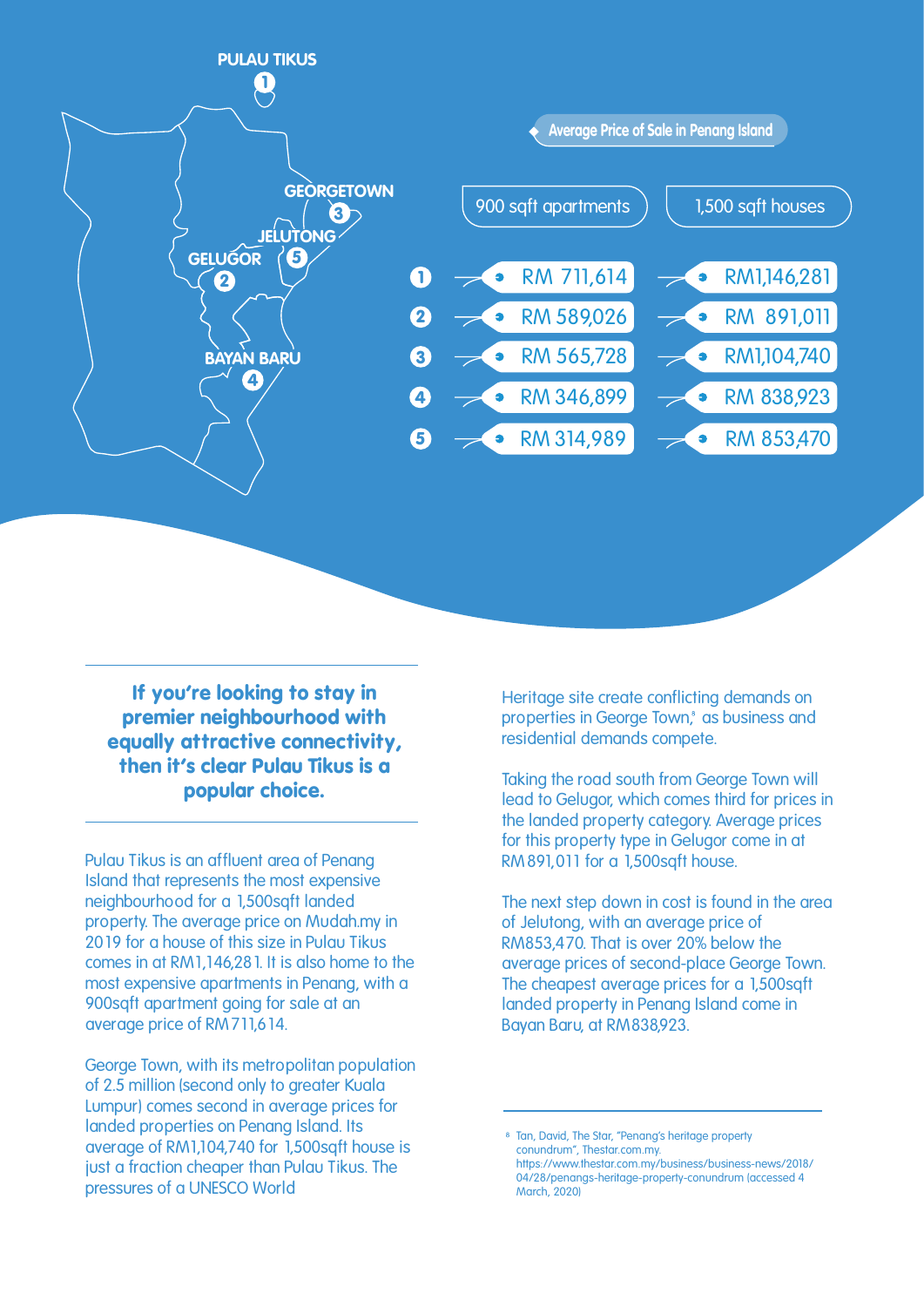

**Butterworth offers the highest average housing prices for landed properties in mainland Penang, coming in almost 25% higher than nearby areas of Prai and Bukit Mertajam. The average RM535,046 price for properties of this size listed in Butterworth on Mudah.my in 2019 is still significantly lower than areas on Penang island, but perhaps offers a reflection of good transport links with the George Town Rapid Ferry connection and Butterworth Train Station.**

**Bukit Mertajam is home to the second-highest average price for landed properties on the mainland. The average prices for 1,500sqft landed property in this neighbourhood comes in at RM431,099, almost a third the average cost of an equivalent sized property in Pulau Tikus on Penang Island. Bukit Mertajam is also a transportation hub that's currently slowly evolving into a smart city, and is home to mainland Penang's highest priced apartments** 

**at RM264,800 for a 900sqft unit. The evolution of this project could provide further attraction to apartments as connected smart city insight unlocks benefits for local residents.**

**On the other hand, neighbouring Prai comes in cheapest for both apartments and landed properties across the entire Penang state.** 

The Star, "Bukit Mertajam to be smart city", Thestar.com.my. https://www.thestar.com.my/metro/metro-news/2019/08/01 /bukit-mertajam-to-be-smart-city (accessed March 4, 2020)

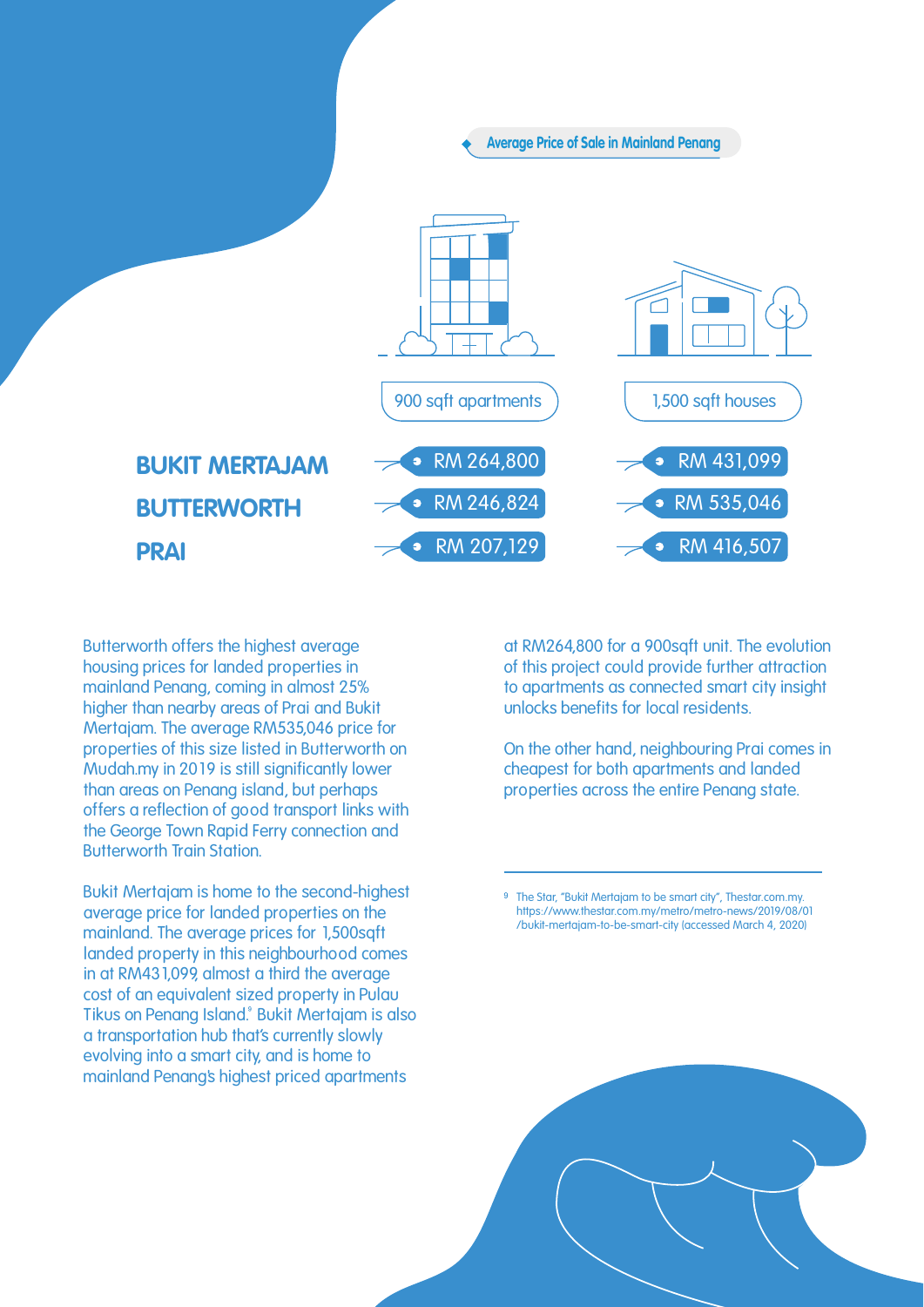## The Cost of Connection in Johor



**The proximity to neighbouring Singapore, and massive investment driven by the Iskandar Malaysia project, has seen widespread development in both property and industry across Southern Johor and into the Kulai**  region.<sup>10</sup>

**Johor registered 26,885 residential property**  sales in 2018,<sup>*n*</sup> an 8% increase in volume of **transactions over 2017.** 

**The average house price in Johor also increased 1.8 times between 2000 and 2016. Let's look at what Mudah.my 2019 analysis in Johor tell us.** 

**Southern Johor delivers slightly higher costs for landed properties compared to the state average, but slightly lower average costs for apartments.**

**One big influence on Johor's complicated pricing averages is the consideration of foreign ownership. It's not just the region's proximity to Singapore; purchases in mega-developments like Forest City in Southern Johor's Gelang Patah showcase how foreign investment could really change the shape of property ownership in Johor. With the threshold for foreign ownership recently reduced from RM1 milllion to RM600,000, tackling the property overhang might impact those prices in years to come.** 

<sup>&</sup>lt;sup>10</sup> The Star, "Bukit Mertajam to be smart city", Thestar.com.my. https://www.thestar.com.my/metro/metro-news/2019/08/01 /bukit-mertajam-to-be-smart-city (accessed March 4, 2020)

National Property Information Centre (NAPIC), "Volume and Value of Property Transaction by Sub-sector year 2001-2018", NAPIC.jpph.gov.my, http://napic.jpph.gov.my/portal/key-stati stics (accessed 27 February, 2020)

 $12$  Ibid.

<sup>&</sup>lt;sup>13</sup> Bernama, Malaysiakini, "Johor to lower threshold for foreign property purchase to RM600,000", Malaysiakini.com. https://www.malaysiakini.com/news/500815 (accessed March 4, 2020)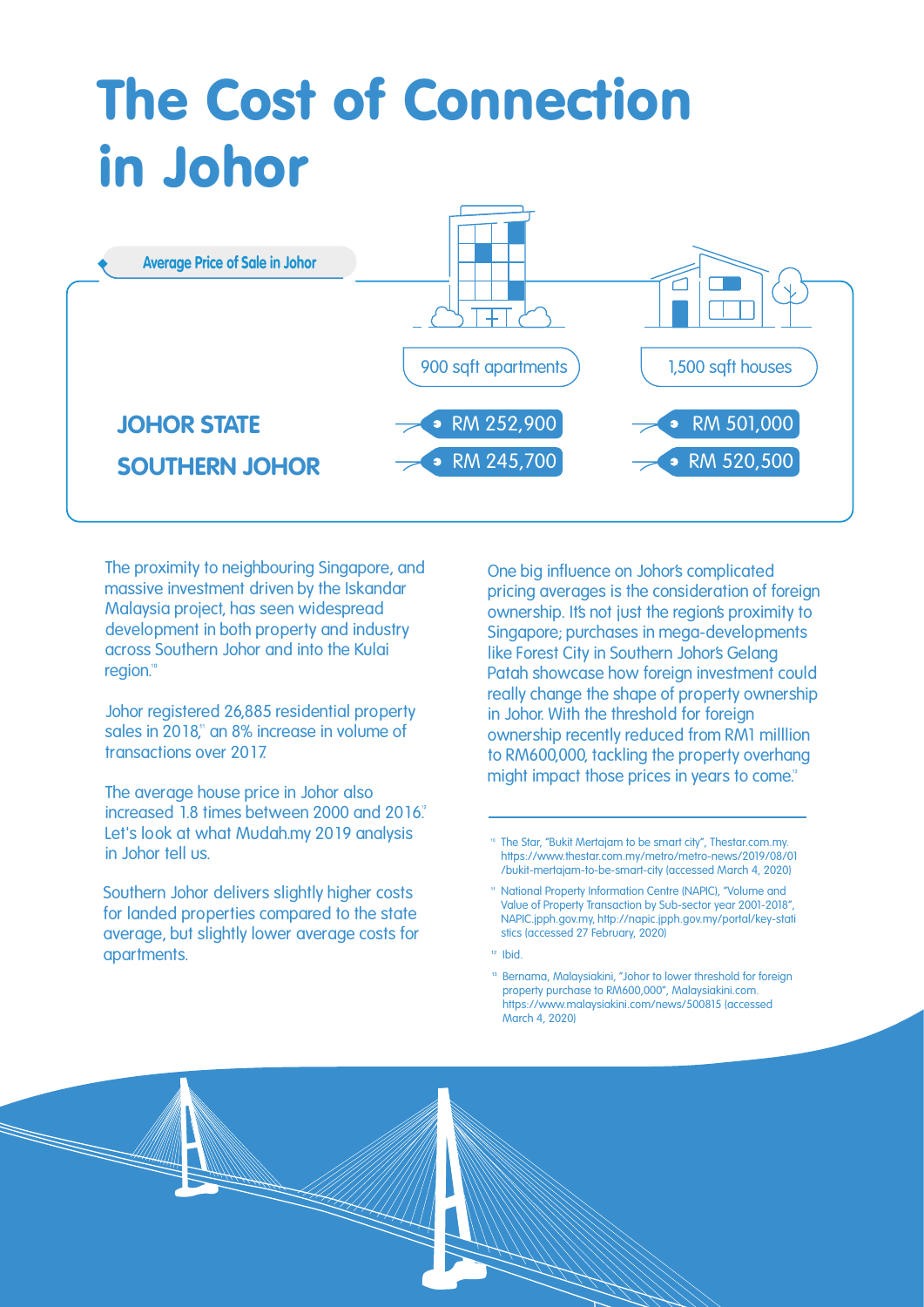

**Nusajaya comes out on top with the highest average price for landed properties, specifically in the state's southern region. On the other hand, Gelang Patah is home to the highest average price for apartments across the entire Johor.**

### **On average, a 1,500sqft house in Nusajaya cost RM552,000.**

**In the bustling urban centre of Johor Bahru, the average price for a 1,500sqft landed property is RM514,500, about 7% cheaper than Nusajaya, but still almost 20% higher than Gelang Patah. This makes Johor Bahru the second-highest average price for landed properties in Southern Johor. It is also home to the second-highest average apartment prices in Southern Johor, with a 900sqft apartment averaging at RM338,400.**

**Gelang Patah comes in third highest in the state's southern region for landed properties, at RM447,000 average price for a 1,500sqft property listed on Mudah.my in 2019. As mentioned previously, it is also home to the most expensive apartments in Johor, potentially driven by the RM410 billion Forest City development.**

**Pengerang is fourth in average prices for landed property in Southern Johor on Mudah.my in 2019, with average prices of RM402,000 for a 1,500sqft house**

**The lowest prices for both landed property and apartments in Johor's southern region on Mudah.my listings in 2019 come for the neighbourhood of Pasir Gudang. Average prices for a landed property in this area come in at RM343,500 for a 1,500sqft house, just 60% that of average prices in Nusajaya..**

Kaur, Sharen, New Straits Times, "Forest City - Model for other cities", NST.com.my.

https://www.nst.com.my/property/2018/09/411211/forest-city -%E2%80%94-model-other-cities (accessed March 4, 2020)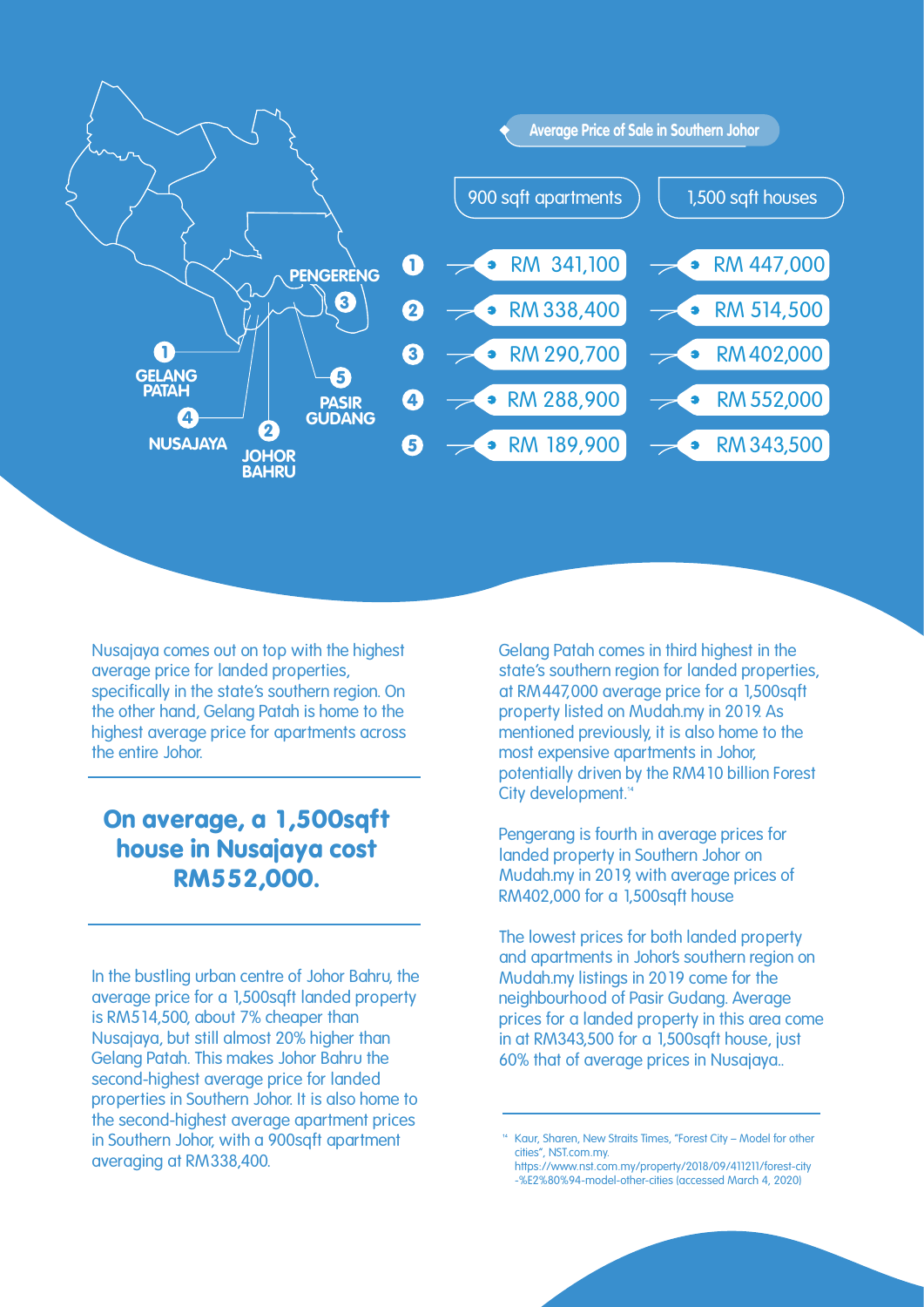

**Apartments located in the northern and central areas of Johor are priced significantly lower than Southern Johor, with only Pasir Gudang in Southern Johor having close to comparable prices with the aforementioned areas. Landed properties are another matter entirely, with Muar, Kulai, and Batu Pahat all boasting higher average prices for a 1,500sqft property than their southern counterparts.** 

**Muar boasts the highest average price in Johor State for landed properties, with a 1,500sqft house on average setting you back RM619,500. Within Central Johor, Muar is also home to the highest average price for apartments.**

**Kulai and Batu Pahat take a joint second place for average prices for landed property. The RM558,000 average price they share is about 1% higher than the highest average prices analysed in Southern Johor for houses of the same size.**

**Kluang presents the lowest average price for both apartments and landed properties analysed across the entire state of Johor. Kluang's average price of RM250,500 for a 1,500sqft house is almost three times lower than the average price for similar landed property sizes in Muar, which averages RM619,500 for a similar sized house.**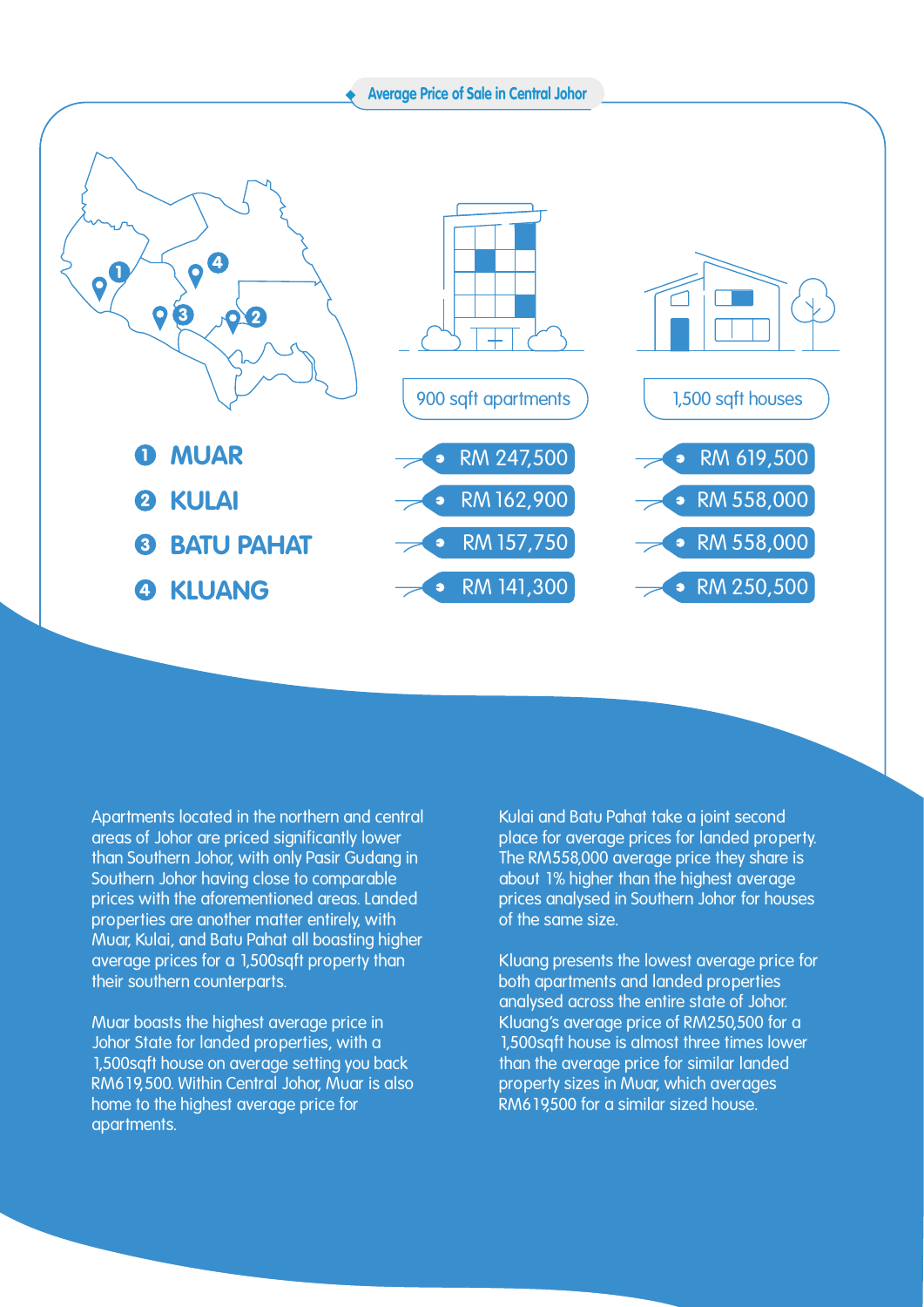## Perak's Property Prices



**The traditional mining town of Ipoh is positioned at the top of the table with the highest average property prices in Perak. On average, a 900sqft apartment unit in Ipoh costs RM263,700 whilst a 1,500sqft landed property fetches an average price of RM267,000.**

**The benefits of connectivity in Ipoh unlocked by enhanced rail services in recent years are likely to be further amplified by plans to expand the city's**  airport<sup>\*</sup> and railway station.<sup>\*</sup> This makes **Perak's largest city an attractive destination for homebuyers looking for outstanding national and international connectivity.**

**Taiping, Perak's second-largest urban area, boasts the state's second-highest property prices for landed properties, averaging RM249,000 for a 1,500sqft house. That's 6.7% lower than those in Ipoh. It may be those prices will appreciate as development expands along the West Coast Expressway route.**

**Greater Sitiawan, an area which is home to major port developments of Lumut Port and Lumut Royal Malaysian Naval Base, takes third place for average landed property prices, at RM247,500 for a 1,500sqft house. It is also home to the most affordable 900sqft apartments, with an average price of RM198,900 – 25% cheaper than average prices for apartments found in Ipoh.**

<sup>&</sup>lt;sup>15</sup> Malay Mail, "Sultan Azlan Shah Airport upgrade to start next year, says Perak MB", Malaymail.com. https://www.malaymail.com/news/malaysia/2019/10/20/sul tan-azlan-shah-airport-upgrade-to-start-next-year-says-pera k-mb/1801965 (accessed March 4, 2020)

<sup>&</sup>lt;sup>16</sup> Kuar, Manjit, The Star, "RM5bil project to turn Ipoh railway station into transport hub", Thestar.com.my. https://www.thestar.com.my/news/nation/2019/10/10/rm5bil -project-to-turn-ipoh-railway-station-into-transport-hub (accessed March 4, 2020)

<sup>&</sup>lt;sup>17</sup> Ismail, Shaarani, New Straits Times, "Perak to benefit from RM5b highway", NST.com.my. https://www.nst.com.my/news/nation/2018/04/360591/pera k-benefit-rm5b-highway (accessed March 4, 2020)